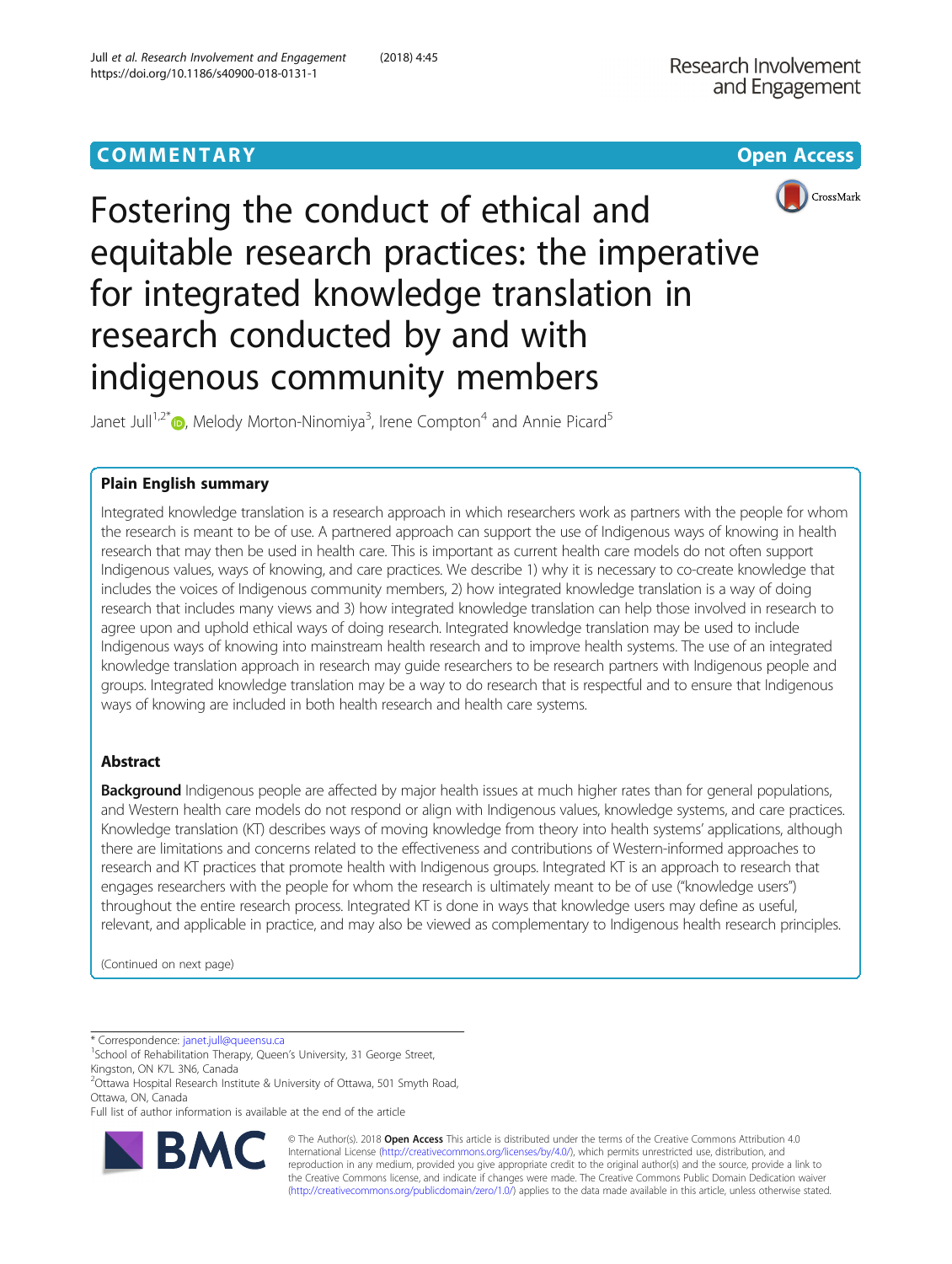### (Continued from previous page)

Main In this paper, we raise and discuss questions posed to researchers by Indigenous knowledge-users about perspectives on health research, researchers, and research institutions, and focus on the role and ethical imperative for integrated KT in Indigenous health research. We describe: 1) why it is necessary to co-create knowledge that includes the voices of Indigenous community members within institutional academic spaces such as universities; 2) how integrated KT accommodates Indigenous and Western-informed perspectives in community-research partnerships throughout the research process; and 3) how an integrated KT approach can help those involved in research to define, agree upon and uphold ethical practices. We argue that integrated KT as a collaborative research practice can create opportunities and space within institutional academic settings for different knowledges to coexist and improve health systems. Most importantly, we argue that integrated KT in Indigenous research contexts includes Indigenous KT.

**Conclusion** The use of integrated KT facilitates opportunities to further define and develop understandings about collaborative approaches to research with Indigenous research partners and that may contribute to respectful inclusion of Indigenous KT practices and processes within institutional academic settings. In the pursuit of useful, relevant and applicable knowledge, those within Western research and health systems must examine and expand upon collaborative approaches to KT.

Keywords: Integrated knowledge translation, Indigenous knowledge translation, Co-creation, Collaboration, Ethics, Equity

## Background

There are unfair, avoidable, and well-documented differences ("inequities") in health status between Indigenous and non-Indigenous populations in Canada, Australia, New Zealand, and the United States: these health inequities are the result of a combination factors, including general socioeconomic and social, historical and political factors and that are particular to the affected groups [[1](#page-7-0)]. Colonialism and self-determination are key determinants of Indigenous peoples' health [\[2](#page-7-0)]. Historical events, policies, and attitudes regarding Indigenous people have been used to control, assimilate, and impose a lifestyle that is based on European Settler ideologies. Indigenous peoples have experienced forced relocation and settlement, been subjected to the removal of children from families to attend religious institutions and government-run residential schools, and had their autonomy subverted to develop dependencies upon government-regulated supports and services – in health, education, and child welfare among others [[3](#page-7-0)]. Many colonial policies and practices endure today; some are overt while others are insidious. The result is that many Indigenous people experience the effects of colonialism and racism on a daily basis [\[4](#page-7-0), [5](#page-7-0)] and this is reflected in health outcomes.

Indigenous people are affected by major health issues at much higher rates than non-Indigenous people [\[1](#page-7-0)]. For example, Indigenous populations in Canada have lower life expectancies at birth than those in the general populations [\[6,](#page-7-0) [7](#page-7-0)] and the differences in socio-economic status are associated with health gaps between Indigenous and general populations [[8,](#page-7-0) [9\]](#page-7-0). In addition to experiencing racism, Indigenous people experiencing health

challenges frequently only have access to Western health care services [[5](#page-7-0)]. Western health care models rarely reflect values, knowledge systems, and care practices that align with local Indigenous cultures. Indigenous people who use health services  $[1, 2]$  $[1, 2]$  $[1, 2]$  $[1, 2]$  often encounter barriers within mainstream health systems [[3](#page-7-0), [4,](#page-7-0) [8,](#page-7-0) [9](#page-7-0)] and consequently, the uptake of health services can be poor. There is a need to build evidence that can be used in health systems to promote processes and practices that are both culturally safe and appropriate and defined as useful, relevant and applicable by those whom the research is meant to benefit, as well as by those who deliver health services.

Knowledge translation (KT) is a term frequently used to describe ways of moving knowledge from theory into application. In Canada, terms used to refer to this general concept of KT in other jurisdictions also call it knowledge exchange and transfer or knowledge mobilization [\[10\]](#page-7-0). The term 'knowledge translation' is the mandate of the federal funding body, the Canadian Institute of Health Research [[11\]](#page-7-0): "a dynamic and iterative process that includes synthesis, dissemination, exchange and the ethically sound application of knowledge to improve the health of Canadians, provide more effective health services and products and to strengthen the health care system" (para 4). How knowledge is produced by researchers has been suggested as creating or contributing to what is referred to as the know-do gap [[12,](#page-7-0) [13\]](#page-7-0), referring to the failure of research to be acted upon. The ultimate aim of KT is to bridge the know-do gap that exists between knowledge development and uptake, and is an approach to implement an interactive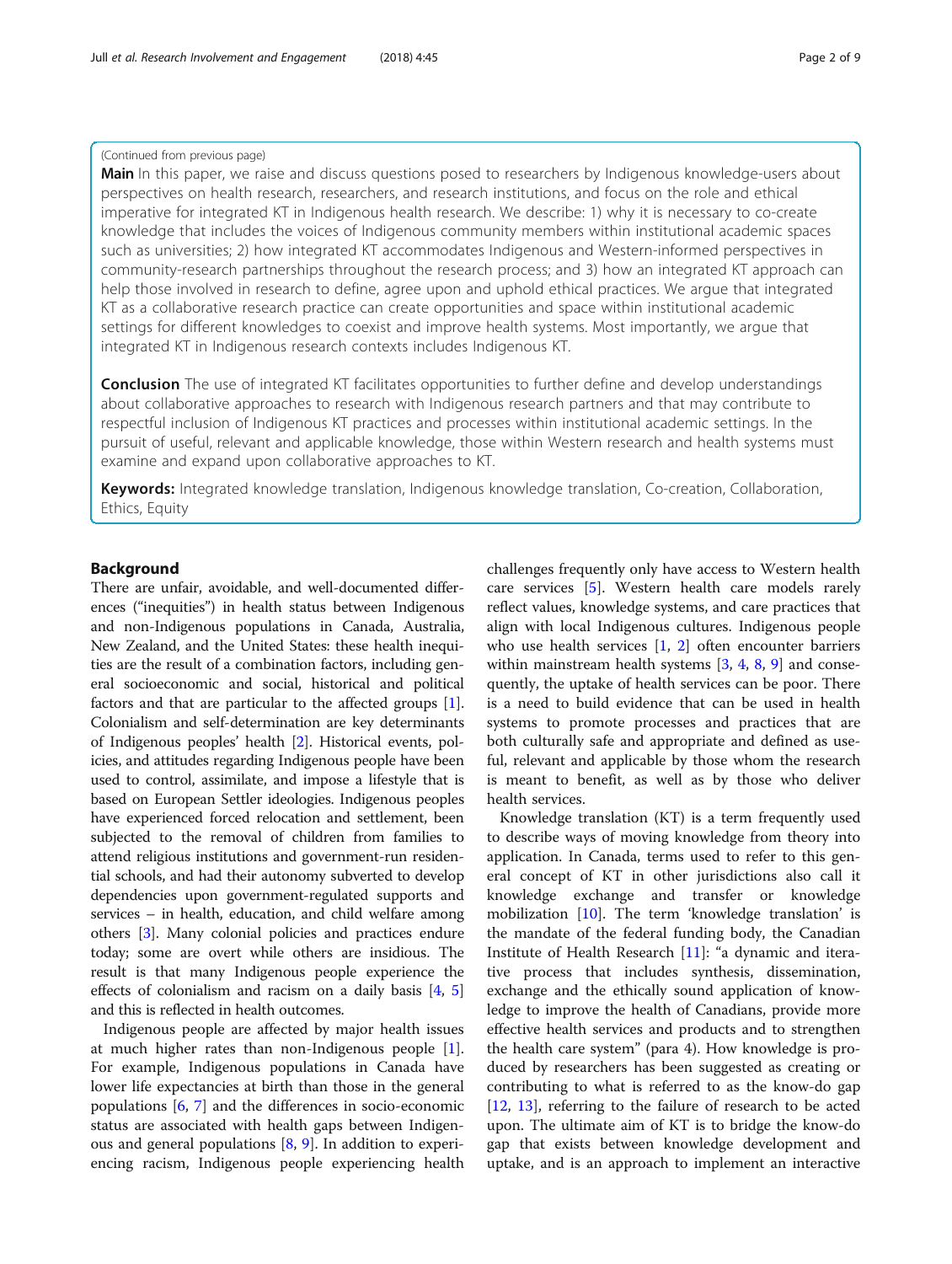process of knowledge exchange between health researchers and people directly affected by research and/ or those who can act on the findings such as community members, healthcare providers, et cetera ("knowledge users") [[14](#page-7-0)]. Integrated knowledge translation ("integrated KT") has been proposed as an approach to address the problematic issues with the process of knowledge generation inherent in traditional research methods and knowledge production.

Integrated KT is an approach to research within Western-informed knowledge systems that engages knowledge users with researchers throughout the entire research process - from defining the research question to applying the findings [\[15](#page-7-0)]. With integrated KT, both the knowledge user and researcher partner(s) are acknowledged as bringing valuable expertise to the research process. For example, the knowledge user may provide contextual information and the researcher may contribute information on research methodologies and methods. As a research approach, integrated KT can be used with a range of theoretical research traditions and (ideally) emphasizes researcher-knowledge user collaboration in every step of the research process: the determination of research questions, decisions about the methodology and methods, data collection and analysis, and interpretation and participation in the dissemination of the research findings [[16](#page-7-0)]. Research that is undertaken in collaboration with knowledge users that uses an integrated KT approach fosters democratic processes of knowledge production [\[17](#page-7-0)]. Integrated KT has the potential to produce knowledge that can be put into practice, as it is done with the expectation and aim for the research outputs to be relevant, useful, and able to be applied in practice. Expecting knowledge can be put into practices makes it more likely that research will be applied in practice and policy [[18](#page-7-0)].

In this paper, we raise and discuss questions from Indigenous knowledge-users' perspectives on health research, researchers, and research institutions. We focus on the role and ethical imperative for integrated KT in Indigenous health research, with attention to the relevance in Western-informed health systems. We describe: 1) why it is necessary to co-create knowledge that is inclusive of Indigenous community members within institutional academic spaces such as universities; 2) how integrated KT accommodates Indigenous and Western-informed perspectives in community-research partnerships throughout the research process; and 3) how to define and uphold ethical practices that are agreed upon by those involved in an integrated KT program of research. We argue that integrated KT as a collaborative research practice can create opportunities and space within institutional academic settings for different knowledges to coexist and improve health systems. Most importantly, we argue that integrated KT in Indigenous research contexts includes Indigenous KT.

# Main text

We are community-researcher pairs (community member and researcher partners) with experience working from within an integrated KT approach (IC, JJ and AP, MMN). IC is a First Nations member, Elder, and one of the founders of Minwaashin Lodge in Ottawa Ontario Canada, an urban Indigenous community. Minwaashin Lodge provides intervention services and programs to First Nations, Inuit and Métis women, children and youth who are survivors of family violence and/or the residential school system, including the intergenerational impacts of violence against Indigenous people in Canada. JJ is a researcher of Euro-Canadian descent and who, as a health care provider, was concerned by the ways in which health systems failed to meet the needs of the people it was meant to benefit. In full collaboration with Minwaashin Lodge leaders, JJ collaborated in a series of research studies aimed at enhancing opportunities for participation of First Nations, Inuit and Métis women in their health decisions. AP is an Innu health leader who lives in a rural and remote Innu First Nation community of 1200 people in Labrador on Canada's east coast. AP was primarily raised by her grandmother who taught her a lot about the Innu way of life, living off the land. Her rich experience of being raised with strong Innu values, language, and knowledge has motivated her to do paid work in her home community. MMN is a researcher of Japanese and Euro-Canadian descent and a parent to an Innu child who was placed 'in care' due to medical needs that could not be met in her birth family's remote community home. As a result, MMN has extended family connections through her Innu daughter's birth family to many people living in a different Innu First Nation community from AP, in Labrador. MMN and AP started working together when MMN was conducting doctoral research on fetal alcohol spectrum disorder (FASD) with Innu First Nation's stakeholder guidance. Since then, AP and MMN have worked together on multiple community-initiated projects and priorities. In the case of both community research pairs, each was working to address health concerns identified as a priority by the community.

This paper reflects the authors' ongoing efforts, adding to the literature on collaborative research practices. Our paper is situated within community-researcher pair discussions comprised of shared questions, accounts and reflections about their respective experiences with health research.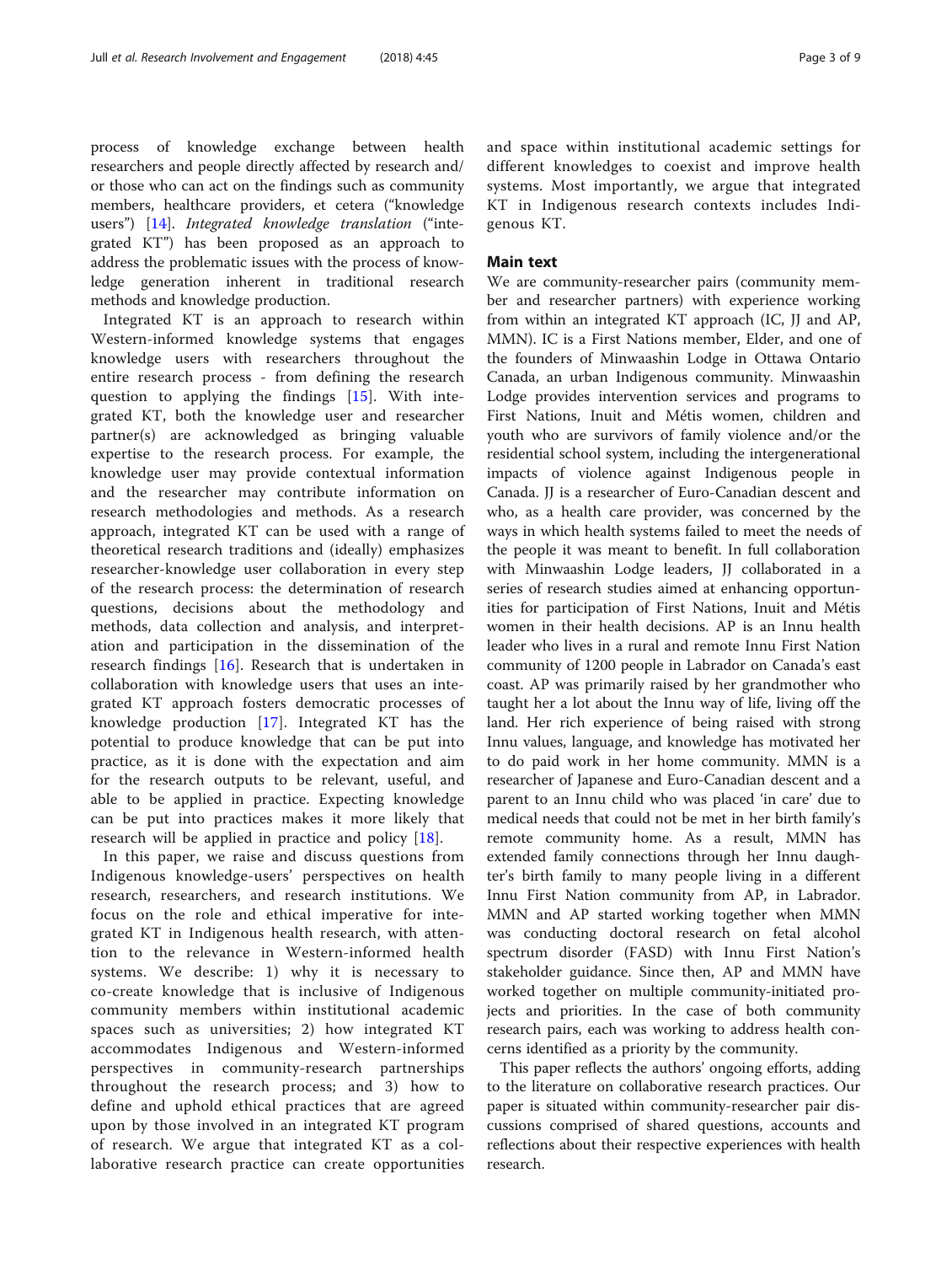# The role and ethical imperative for integrated KT in indigenous health research: Attending to the relevance in Western-informed health systems

There is potential for integrated KT, as a collaborative research practice, to create opportunities for research partnerships between Indigenous community members and researchers; provide a space for different knowledges to coexist; and, enable the application of this knowledge in health systems. An integrated KT approach is intended to promote the conduct of research wherein research partners can view their knowledge systems as respected and included. Such respectful and inclusive research conduct does not happen automatically. In Canada, researchers who wish to engage in research partnerships with Indigenous peoples are expected to adhere to principles such as the 'four R's of research which include respect, reciprocity, relevance, and responsibility [[19\]](#page-7-0) plus a subsequent "fifth R" on relationships [\[20](#page-7-0)]; and the Ownership, Control, Access, and Possessions principles<sup>1</sup> [[21\]](#page-7-0). These principles require careful application [[22](#page-7-0)–[24\]](#page-7-0) and align with the integrated KT approach. Principles for research with Indigenous people and integrated KT both place an emphasis on reciprocity and knowledge sharing [\[25](#page-8-0)] that result in collaborative knowledge user-researcher relationships, disrupting potential divisions between those who do research and those who are participants in the research [[17\]](#page-7-0). The aim of an integrated KT approach is to strive to conduct research in ways that knowledge users themselves define as ethical and acceptable [[26,](#page-8-0) [27\]](#page-8-0). As a collaborative research approach, integrated KT holds promise for enhancing community research partnerships that are compatible with both Indigenous and Western-informed knowledge systems. As a research approach, rather than a checklist of criteria, integrated KT promotes principled research processes throughout the conduct of the research.

How people follow guidelines for ethical research involving Indigenous people and adhere to Indigenous health research principles may vary depending on the people involved, the nature of the study, the intent of the study, the history and relationship between researchers and community, and many other factors [[22,](#page-7-0) [28](#page-8-0)]. Researchers are often forced to rely on documents such as the CIHR Aboriginal Peoples' Health document "Aboriginal Knowledge Translation: Understanding and Respecting the Distinct Needs of Aboriginal Communities in Research" [\[29\]](#page-8-0) that highlight the importance and ethical responsibilities of Indigenous KT. The Indigenous knowledge translation document is literature that draws attention to the differences between knowledge systems and their assumptions of Indigenous and non-Indigenous KT models and practices [\[29,](#page-8-0) [30\]](#page-8-0). Universities, for example, are identified as places that "tend to acculturate and conscript different kinds of knowledge into their own existing categories for what can be known, how knowledge can be organized, and what forms of knowledge are legitimate and credible" (p. 142) [\[31\]](#page-8-0). Fortunately, the progression of mainstream KT includes different approaches, such as integrated KT, that is both necessary and the precursor to creating opportunities for many ways of knowing, such as Indigenous KT. As integrated KT is conducted from within partnerships, it is deliberately inclusive of many ways of knowing and that can lead to co-creation of knowledge that is useful, relevant, and applicable within Western healthcare systems. The distinction between integrated and Indigenous KT are discussed later in this paper.

# Why it is necessary to co-create knowledge that is inclusive of indigenous community members within institutional academic spaces

Integrated KT aims to foster the co-creation of knowledge that is the result of researcher and knowledge user expertise. Implicit in the integrated KT process is collaboration between researchers and knowledge users, whereby each participant brings valuable insights and knowledge. It is important to co-create knowledge that is inclusive of Indigenous viewpoints, as within mainstream academic settings, Western-informed forms of knowledge are privileged above "other" forms of knowledge. As well, current within mainstream academic and healthcare systems, the application of Western-derived knowledge alone is not reflected in the health and well-being of Indigenous peoples [[1\]](#page-7-0). It is critical that Indigenous groups identify and develop knowledge that is useful, relevant, and applicable in Indigenous people's contexts. To do this, researchers must find ways to co-create knowledge with Indigenous partners, and to begin, there is a need for clarity about the research endeavour. That is, potential Indigenous partners in research need to know the ways in which knowledge will be shared and used. We suggest researchers must be forthcoming and if they are not, knowledge users must ask researchers the following questions:

- Where is the knowledge being shared?
- What are your [researcher] intentions?
- How will sharing our knowledge help our community or other communities?

Ermine et al. [\[32\]](#page-8-0) writes about the importance of creating an *ethical space* in which disparate cultural practices and ways of knowing and being can bridge the divide between researcher and knowledge user by being transparent – with open discussion – about research intentions, values, and underlying and explicit assumptions. Creating ethical spaces can allow for multiple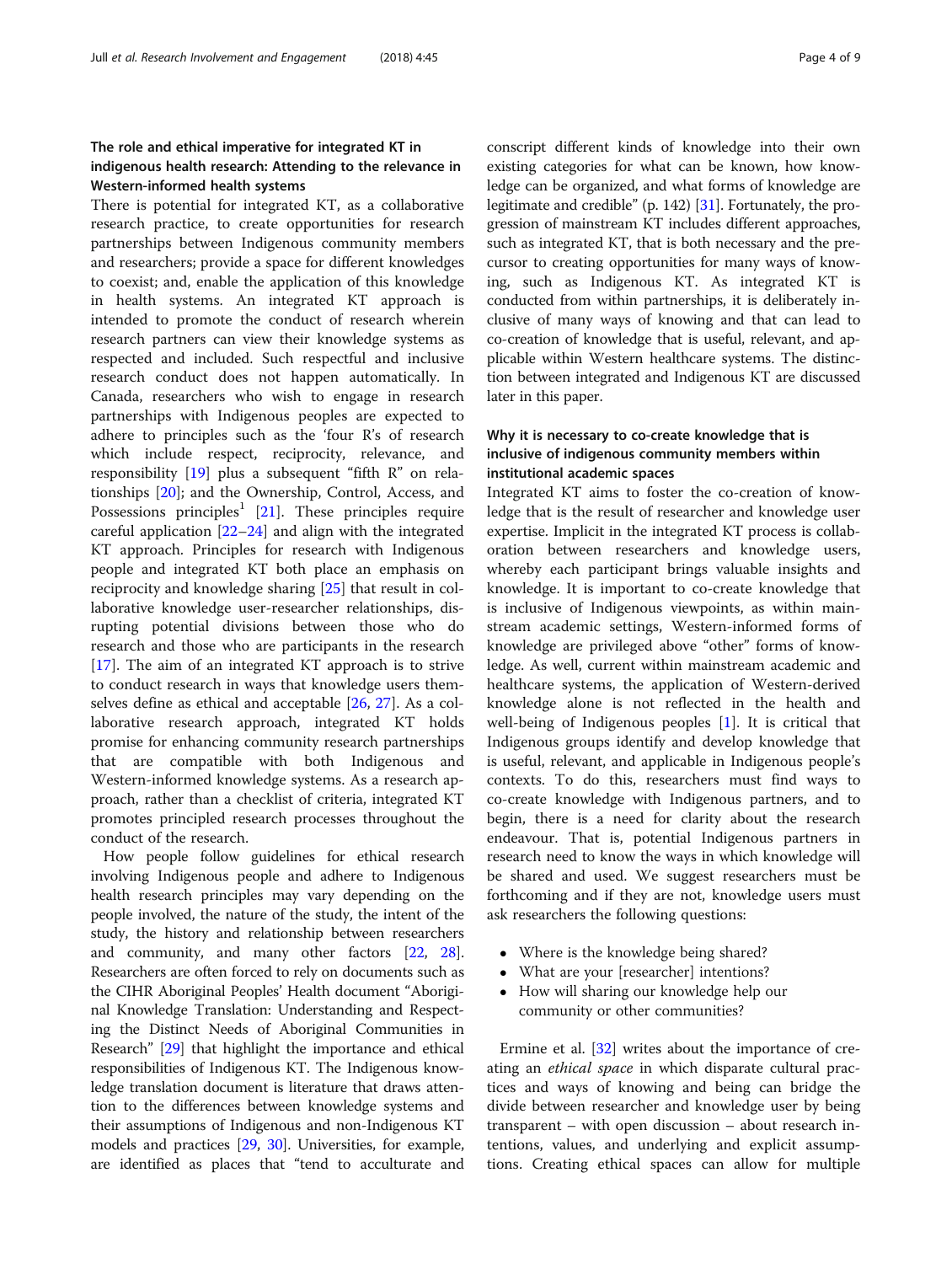ways of knowing and doing  $-$  to coexist  $[33]$  $[33]$  $[33]$ . For example, JJ was supported by knowledge user research partners to present the results of interviews conducted with community members in the form of a Medicine Wheel, defined by the leaders at Minwaashin Lodge as an appropriate way of sharing knowledge. JJ was taught about the Medicine Wheel by the knowledge user research partners about how to present the information in a respectful way that would be meaningful and accessible to other Indigenous people and conveying teachings to non-Indigenous people [[34\]](#page-8-0).

As another example, at the end of the FASD study, community leaders wanted to create a community asset map of all health-related supports and services provided to the community. A visually engaging community asset map called the "Health and Healing Map" was co-created through an iterative process [\[35](#page-8-0)–[37\]](#page-8-0). AP was involved in the conceptual grouping of information and MMN created the Health and Healing Map. Community leaders that were consulted during the development of the map later asked that the map be shared and vetted at a health forum that brought together members from both Innu communities in Labrador. In the end, Health and Healing Maps were developed for both Innu communities and were shared with every household so that all community members were aware of the range of services available to them, including contact information and physical locations.

Co-creation and sharing of knowledge must be undertaken in such a way that all parties who are involved in the partnership can identify the process as inclusive and equitable. Given the disparate level of equity between Western society and Indigenous peoples, the onus is on researchers and their knowledge user partners, research institutions and research funders to: support and operate within collaborative partnerships with community collaborators; ensure that time and resources are available to develop and sustain relationships; and, openly discuss and agree upon how knowledge will be co-created and shared. For this reason,there is a need for an integrated KT approach.

# How integrated KT accommodates indigenous and Western-informed perspectives in community-research partnerships: True versus token collaboration

There is a growing interest in collaborative approaches to generating knowledge between knowledge users and researchers and that lead to "co-created" knowledge [[38\]](#page-8-0), which is more likely to meet the needs of and be acceptable to health systems' knowledge users. Collaborative research has been found to create important opportunities for real change, frequently involve knowledge users, increase influence on behaviours of knowledge user partners, and facilitate knowledge application in real-world settings [[39\]](#page-8-0). Authors IC and AP have asked the following questions to JJ and MMN in the process of refining the content of this paper (Table [1\)](#page-5-0):

- Why don't researchers collaborate in research studies more often?
- Whose research is it?
- Why aren't researchers taking time to understand how the present reality is connected to our history?
- Why aren't researchers interested in having longterm relationships with us?

In our work, we have found that genuine involvement between researchers and knowledge user partners has fostered research that both researcher and Indigenous knowledge user partners define as successful. The process of building and enacting collaborative research demonstrates respect and values knowledge held and contributed by knowledge users and authentic research collaboration is a critical feature of this approach. There are increasing opportunities to leverage knowledge and experience on both sides of the researcher/knowledge user relationship to inform research and that include KT approaches. For example, many contemporary researchers have taken a strong interest in Innu culture, knowledge, traditions, language, and legends. Complimentarily, there are well-respected Innu community members who are rich with Innu knowledge, much of which would be analogous with Western expertise in archeology, anthropology, geology, history, language, and genealogy. Researchers often come into Indigenous communities to befriend Innu knowledge holders, going on to publish and appropriate ownership of Indigenous knowledge with often little more than perfunctory acknowledgement of their Indigenous sources. Ironically, many scholars and researchers use such appropriated knowledge in academia to establish their credentials as 'experts' on Innu society or culture, instead of the community knowledge holders who have shared their expertise and who are the sources of the academic knowledge. Few Indigenous knowledge holders are funded or invited to co-present at conferences or in lectures. Indigenous leaders have described this history of knowledge appropriation as particularly hurtful and exploitive [[40,](#page-8-0) [41](#page-8-0)]. The absence, lack of effort, and/or lack of funding to support Indigenous peoples' being involved in research events outside of their community is discouraging to Indigenous knowledge holders and engenders mistrust in research more generally. Conversely, a collaborative approach to research seeks to fully include Indigenous knowledge holders and actively acknowledge their contributions as full partners in research.

In contrast, an integrated KT approach holds the promise of more fully recognizing the partnership between researchers and knowledge users and the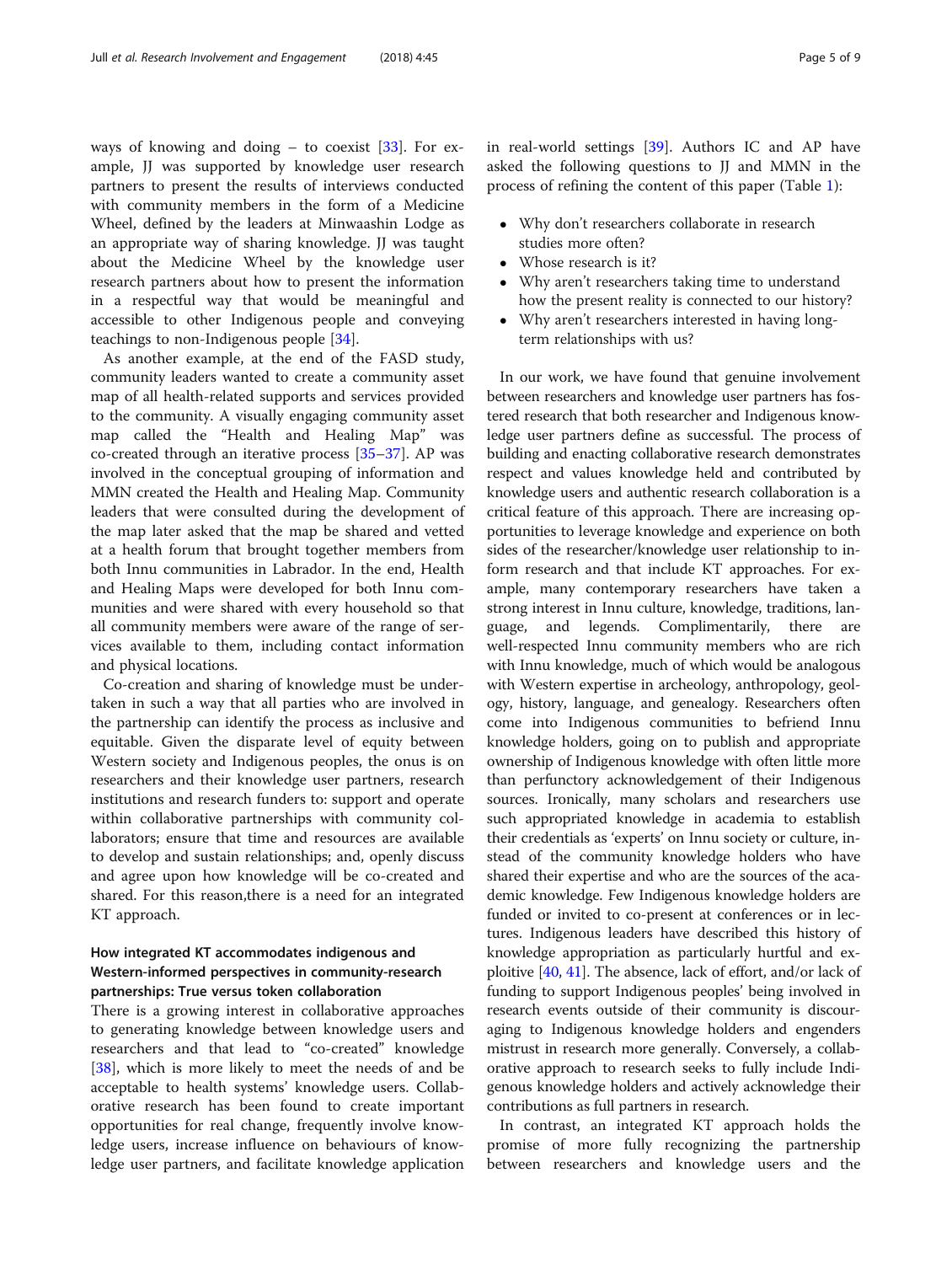<span id="page-5-0"></span>Table 1 True versus token collaboration

| Ouestions Aimed at Researchers                                                                           | Observations and Lessons Learned                                                                                                                                                                                                                                                                                                                                                                                                                                                                                    |
|----------------------------------------------------------------------------------------------------------|---------------------------------------------------------------------------------------------------------------------------------------------------------------------------------------------------------------------------------------------------------------------------------------------------------------------------------------------------------------------------------------------------------------------------------------------------------------------------------------------------------------------|
| Why don't researchers collaborate on research studies more<br>often?                                     | • Incorporating capacity building helps to facilitate intergenerational success.<br>• Research partnerships with community can offer capacity building opportunities for<br>community members and researchers alike.<br>• Leadership from community is needed to establish standards for co-facilitated studies.                                                                                                                                                                                                    |
| Whose research is it?                                                                                    | • Indigenous community and researchers must discuss and be transparent about who<br>benefits and how research process and findings will be shared.<br>• How Indigenous people and communities are portrayed is very important. Elders and<br>other Indigenous counsellors must be involved to ensure that representations and<br>descriptions of people and culture are appropriate.<br>• Research should be strengths-based. A problem-based approach with a focus on<br>negatives and challenges, is not helpful. |
| Why aren't researchers taking time to understand how the<br>present reality is connected to our history? | • Researchers must take time to learn the history of Indigenous people/communities.<br>• Knowing history can put current realities into context.<br>• Researchers need to participate in community events and invite community members<br>to be part of research events, to<br>honour one another's ways.                                                                                                                                                                                                           |
| Why aren't researchers interested in having a long-term<br>relationships with us?                        | • Indigenous people trust researchers that demonstrate that they genuinely care about<br>the (Indigenous) community, sustained over time.<br>• Researchers that genuinely care are interested in getting to know the specific<br>Indigenous community, what the community has been through, and know how to<br>be respectful.                                                                                                                                                                                       |

contributions both make in the relationship. In a research study focused on developing an intervention to support people to make what they define as good health decisions [[34\]](#page-8-0), the integrated KT approach involved full collaboration between the Minwaashin Lodge community and researcher partners of which JJ was the primary academic research contact. This collaboration between partners together identified the research focus and then continued throughout the entire research study to define and uphold ethical practices and to co-create knowledge.

The research process was found to accommodate both Indigenous and Western-informed perspectives in an inclusive community-research partnership that fully recognized the contributions of all parties [\[42\]](#page-8-0). In this study, the community-researcher partnership chose to form an advisory group consisting of Indigenous and non-Indigenous members. This advisory group established the study's overarching goals and explored the tension between Indigenous approaches to knowledge acquisition and Western research approaches. The mutual learning within the advisory group meant that there was co-creation of evidence in ways identified by advisory group members as ethical and of relevance to Indigenous and non-Indigenous people [\[34\]](#page-8-0). We found that integrated KT structures collaboration between researchers and knowledge users in ways that are more likely to result in a context-sensitive research approach that is respectful and relevant, and fosters meaningful relationships based on mutual trust and respect.

# How to define and uphold ethical practices: The process is more important than the results

KT becomes an integral part of ethical research conduct when research-related relationships are experienced as a

partnership that does not privilege researchers over Indigenous people or communities. Of course, end-of-project KT may be necessary to reach people who were not directly involved in a research project, but the integration of ethical processes into research that are defined by Indigenous peoples themselves as respectful and inclusive is critical. We have found that to achieve this type of research requires a focus on how research is conducted. In other words, research must invest in defining and then upholding ethical practices, from within a partnership with Indigenous knowledge user partners. In the process of developing this paper, authors IC and AP asked (Table [2](#page-6-0)):

- Why is research important anyway?
- Why not use the *soft moccasin* approach?
- Why don't researchers stay around long enough to be part of some type of change from the research?

Researchers must conduct themselves in ways that demonstrate trust, integrity, and an interest in developing an equitable relationship with Indigenous groups and communities. Such an effort requires more than a commitment to follow research principles such as the Ownership, Control, Access and Possession (OCAP®) [[21\]](#page-7-0) of research, that govern and protect the rights of self-determination by Indigenous people within research. It also involves an investment of time in the community to learn and understand how research principles will be applied on the ground in practical terms.

For example, in the FASD study that involved MMN and AP, the findings of the study were shared in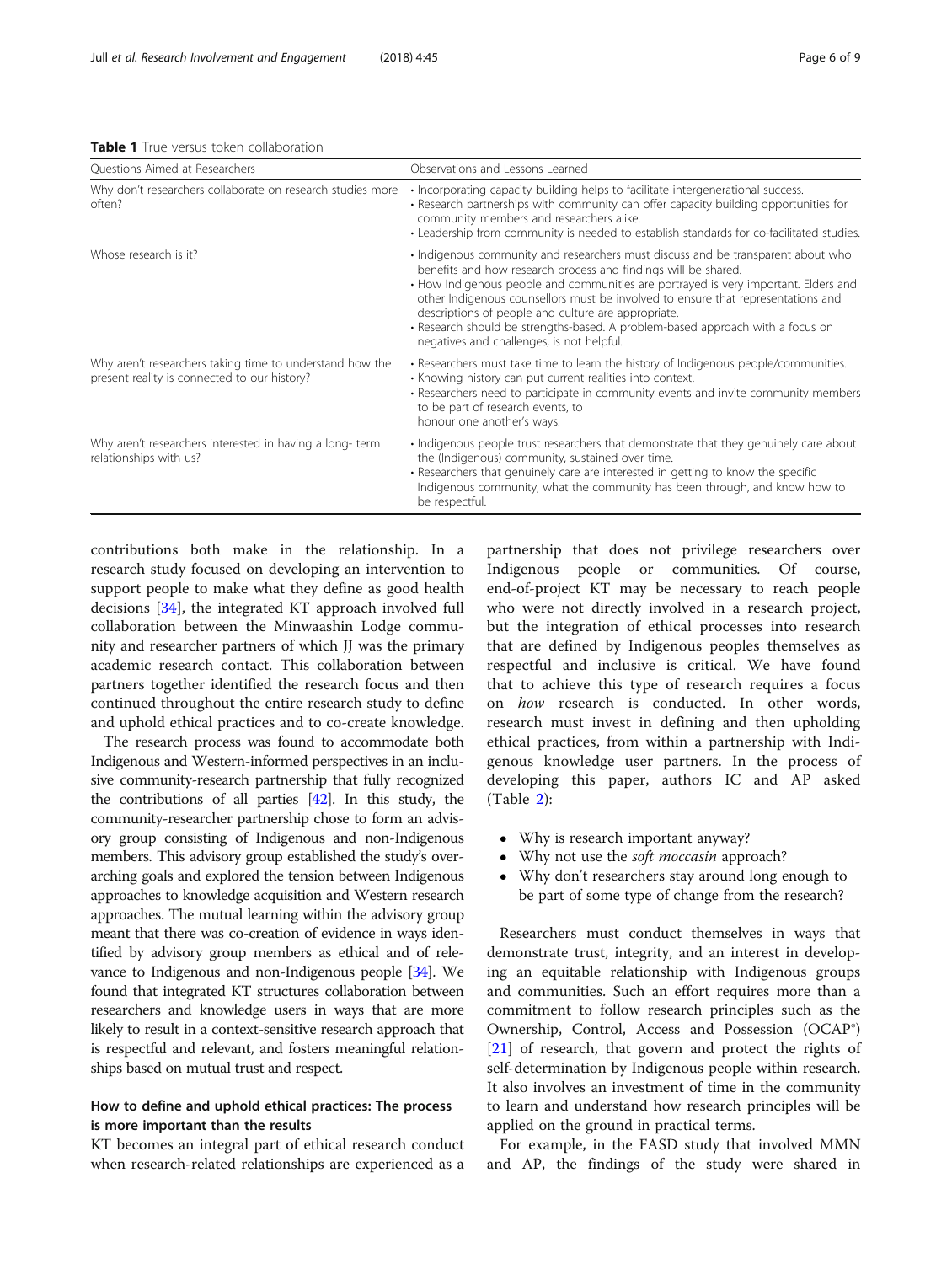### <span id="page-6-0"></span>Table 2 Collaboration

| Ouestions Aimed at Researchers                                                                        | Recommendations                                                                                                                                                                                                                                                                                                                                                                                                                                                                                                                                                                                                                                      |
|-------------------------------------------------------------------------------------------------------|------------------------------------------------------------------------------------------------------------------------------------------------------------------------------------------------------------------------------------------------------------------------------------------------------------------------------------------------------------------------------------------------------------------------------------------------------------------------------------------------------------------------------------------------------------------------------------------------------------------------------------------------------|
| Why is research important anyway?                                                                     | • People being invited to be part of research usually want to know why researchers<br>are interested in the research, and to share in these reasons together.<br>· People have different views on how research will improve peoples' lives. People<br>must make their view(s) clear and transparent from the beginning of any research<br>process.<br>• People need to feel safe to be able to talk and share their experiences and knowledge.<br>To share experiences and knowledge, people need to be clear on and understand their<br>partners' reasons for the research, and what it is that people can accomplish together,<br>in the research. |
| Why not use the soft moccasin approach?                                                               | • The soft moccasin approach is about building relationships and bridging cultural<br>differences. This approach has no room for a person of authority, only people who<br>want to work in partnership.                                                                                                                                                                                                                                                                                                                                                                                                                                              |
| Why don't researchers stay around long enough to be part<br>of some type of change from the research? | • We need to discuss with researchers how implementing change can start before the<br>project timeline is finished.<br>• Researchers need to ask how they can be actively involved in sharing with the<br>community. While academics get recognized for acquiring research grants and<br>publishing papers, they need to consider how they can give back to the community<br>and what they can meaningfully offer to community partners.<br>• Researchers need to incorporate and consider how end-of-project findings are<br>communicated in ways that directly benefit the community.                                                              |

multiple forms with the purpose of demonstrating the community/researcher partnership: the findings were put into a community report that was shared with people involved in FASD work; presentations were made in the community with participants and program managers who could enact recommendations; and, the community report was included in the appendix of MMN's doctoral dissertation. While some of the findings and recommendations from the FASD study were incorporated into community-led action plans, it was MMN's involvement in developing some recommendations that garnered more attention and support in the community, leading to more projects and stronger relationships in the subsequent years.

# Indigenous KT and integrated KT as complementary KT approaches: Expanding ways of knowing

KT that is 'by and with' Indigenous peoples is referred to as "Indigenous KT" [[13](#page-7-0)]. It has been defined and described in different ways, though in every instance it emphasizes sharing knowledge in ways that are locally developed and contextualized. Smylie et al. [\[43](#page-8-0)] identify that Indigenous KT is about "sharing what we know about living a good life" (p. 16) and assert that research must find ways to meaningfully include Indigenous ways of knowing and doing. Such ways of knowing and doing can be articulated through the explicit recognition of Indigenous knowledge systems and affirmation of principles that are specific to Indigenous groups [[21](#page-7-0), [44](#page-8-0), [45](#page-8-0)]. Nevertheless, while KT activities are widely considered a requirement in contemporary research designs, there remains a dearth of published literature on how to practice Indigenous KT [\[46](#page-8-0)]. We assert that Indigenous KT is an approach to knowledge production that is defined

and led by Indigenous people involved in research, and it is therefore underpinned by local Indigenous worldviews. While it is a distinct approach to the collaborative creation and sharing of relevant and useful knowledge by and with Indigenous people, it can be said to share some similarities with a Western-informed approach of integrated KT. In many ways and while remaining distinct, the ideals and objectives of an integrated KT approach in research appear congruent with and complimentary to those of Indigenous KT despite the distinct world views and values of each approach to KT. For example, both are done 'by and with' knowledge users, and both emphasize consideration of contextual information in the creation of useful, relevant and applicable knowledge. Indigenous KT is the domain of an Indigenous community and its use is led by holders of Indigenous knowledge. Integrated KT is therefore, with the approval of Indigenous community partners, an approach that is appropriate for use by researchers who hold Western knowledge and work in academic and health settings, and who also seek to ethically and effectively engage with Indigenous community partners.

### Conclusion

An integrated KT approach is rooted in and committed to prioritizing researcher-community relationships and creating an ethical space for different forms of knowledge. These qualities are imperative to *all* Indigenous health research, as they ensure that both key guidelines for ethical research with Indigenous peoples and Indigenous principles of research are integrated into all facets of the research activity. There are assumptions that institutional academic settings such as universities are places for different knowledge systems to coexist,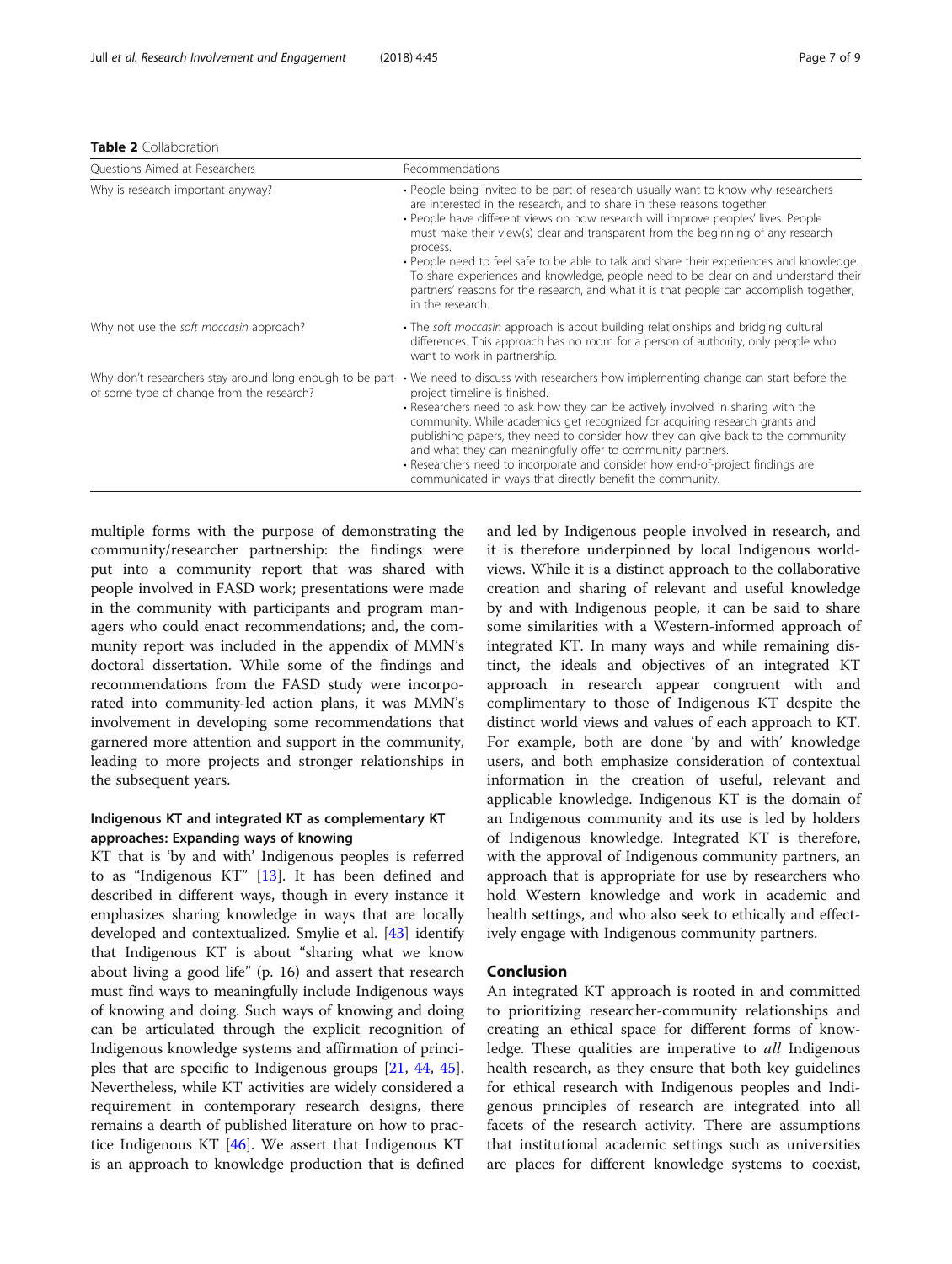<span id="page-7-0"></span>propagate and benefit from introspection. We assert that integrated KT is a valuable research approach that can facilitate opportunities for different forms of knowledge to be generated and flourish within our society and to its benefit.

# **Endnotes**

 ${}^{1}$ OCAP® is a registered trademark of First Nations Information Governance Centre and is further defined at www. FNIGC.ca/OCAP.

### Abbreviation

KT: Knowledge Translation

#### Acknowledgements

None

#### Video abstracts

Part 1: Why is knowledge translation in Indigenous research important? <https://www.youtube.com/watch?v=w-xfmpL8q8w>

Part 2: Key tenets of integrated knowledge translation in Indigenous research.

<https://www.youtube.com/watch?v=sQbcgxvow5s&feature=youtu.be>

### Funding

This paper was commissioned by the Integrated Knowledge Translation Network (IKTRN). The IKTRN brings together knowledge users and researchers to advance the science and practice of Integrated KT and train the next generation of Integrated KT researchers. Honorariums were provided for completed papers. The IKTRN is funded by a Canadian Institutes of Health Research Foundation Grant (FDN #143247). JJ held a Canadian Institutes of Health Research (CIHR) Postdoctoral Fellowship for a portion of the time she was writing the paper.

### Availability of data and materials

Not applicable

#### Authors' contributions

JJ and MMN conceived of, wrote and led the manuscript development and revisions for important intellectual content. IC and AP made substantial contributions to the conception and writing of the manuscript and were involved in revising the manuscript for important intellectual content. All authors have read and approved the final manuscript.

### Ethics approval and consent to participate

Not applicable

#### Consent for publication

Not applicable

#### Competing interests

The authors declare that they have no competing interests.

## Publisher's Note

Springer Nature remains neutral with regard to jurisdictional claims in published maps and institutional affiliations.

#### Author details

<sup>1</sup>School of Rehabilitation Therapy, Queen's University, 31 George Street, Kingston, ON K7L 3N6, Canada. <sup>2</sup>Ottawa Hospital Research Institute & University of Ottawa, 501 Smyth Road, Ottawa, ON, Canada. <sup>3</sup>Centre for Addiction and Mental Health, Well-Living House, St. Michael's Hospital, 30 Bond Street, Toronto, ON, Canada. <sup>4</sup>Minwaashin Lodge – Aboriginal Women's Support Centre, 1155 Lola Street, Ottawa, ON, Canada. <sup>5</sup>Innu Round Table, 7 Peenamin Drive, Sheshatshiu, Newfoundland and Labrador, Canada.

### Received: 27 June 2018 Accepted: 12 November 2018 Published online: 26 November 2018

#### References

- 1. King M, Smith A, Gracey M. Indigenous health part 2: the underlying causes of the health gap. Lancet. 2009;374.
- 2. Nelson S. Challenging hidden assumptions: Colonial norms as determinants of Aboriginal mental health In. Prince George, BC: National Collaborating Centre for Aboriginal Health; 2012.
- 3. Kelm M-E. Colonizing bodies: aboriginal health and healing in British Columbia, 1900–50. Vancouver: UBC Press; 1998.
- Reading CL, Wien F: Health inequalities and social determinants of aboriginal peoples' health. Prince George, BC: National Collaborating Centre for Aboriginal Health; 2009.
- 5. Allan B, Smylie JK. First peoples, second class treatment: the role of racism in the health and well-being of indigenous peoples in Canada. Toronto: Wellesley Institute; 2015. p. 77.
- 6. Statistics Canada. Aboriginal statistics at a glance: 2nd Edition. Ottawa: Government of Canada. Ottawa: Statistics Canada; 2015. [https://www150.](https://www150.statcan.gc.ca/n1/pub/89-645-x/89-645-x2015001-eng.pdf) [statcan.gc.ca/n1/pub/89-645-x/89-645-x2015001-eng.pdf](https://www150.statcan.gc.ca/n1/pub/89-645-x/89-645-x2015001-eng.pdf). Accessed 17 Sept 2018.
- 7. Australian Institute of Health and Welfare. Aboriginal and Torres Strait Islander health performance framework 2014 report: detailed analyses. Canberra: Australian Government; 2014.
- 8. Booth A, Carroll N. The health status of Indigenous and non-Indigenous Australians. Canberra: Centre for Economic Policy Research, Australian National University; 2005.
- 9. DSI Consulting Pty Ltd & Benham D. An investigation of the effect of socioeconomic factors on the Indigenous life expectancy gap. Canberra: DSI Consulting Pty Ltd; 2009.
- 10. Straus SE, Tetroe J, Graham I. Defining knowledge translation. Can Med Assoc J. 2009;181(3–4):165–8.
- 11. Canadian Institutes of Health Research. About us: knowledge translation. Ottawa: CIHR; 2016. [http://www.cihr-irsc.gc.ca/e/29418.html#2.](http://www.cihr-irsc.gc.ca/e/29418.html#2) Accessed 1 Oct 2017.
- 12. Bowen S, Graham ID. Integrated knowledge translation. In: Straus S, Tetroe J, Graham ID, editors. Knowledge translation in health care: moving evidence to practice, vol. 2013. West Sussex: Wiley; p. 14–23.
- 13. Van De Ven AH, Johnson PE. Knowledge for theory and practice. Acad Manag Rev. 2006;31(4):802–21.
- 14. Mitton C, Adair CE, McKenzie E, Patten SB, Perry BW. Knowledge transfer and exchange: review and synthesis of the literature. Milbank Q. 2007;85(4): 729–68.
- 15. Canadian Institutes of Health Research. Guide to knowledge translation planning at CIHR: integrated and end-of-grant approaches. Ottawa: CIHR; 2012. [http://www.cihr-irsc.gc.ca/e/documents/kt\\_lm\\_ktplan-en.pdf.](http://www.cihr-irsc.gc.ca/e/documents/kt_lm_ktplan-en.pdf) Accesses 9 Sept 2016.
- 16. Graham ID, Tetroe J. Some theoretical underpinnings of knowledge translation. Acad Emerg Med. 2007;14(11):936–41.
- 17. Jull J, Giles A, Graham ID. Community-based participatory research and integrated knowledge translation: advancing the co-creation of knowledge. Implement Sci. 2017;12(1):150.
- 18. McLean R, Tucker J. Evaluation of CIHR's Knowledge Translation Funding Program: Evaluation Report. Ottawa: CIHR; 2013.
- 19. Kirkness VJ, Barnhardt R. First nations and higher education: the four R's respect, relevance, reciprocity, responsibility. In: Comparative education research Centre. Hong Kong: The University of Hong Kong; 2001.
- 20. Bull JR. Research with aboriginal peoples: authentic relationships as a precursor to ethical research. J Empir Res Hum Res Ethics. 2010;5(4):13–22.
- 21. First Nations Information Governance Committee (FNIGC): OCAP: Ownership, control, access and possession. First Nations Information Governance Committee. Ottawa: National Aboriginal Health Organization; 2007.
- 22. Morton Ninomiya ME, Pollock N. Reconciling community-based indigenous research and academic practices: knowing principles is not always enough. Soc Sci Med. 2017;172:28–36.
- 23. Ahmed S. Who knows? Knowing strangers and strangerness. Aust Fem Stud. 2000;15(31):49–68.
- 24. Leeuw SD, Cameron ES, Greenwood ML. Participatory and communitybased research, indigenous geographies, and the spaces of friendship: a critical engagement. Can Geogr. 2012;56(2):180–94.